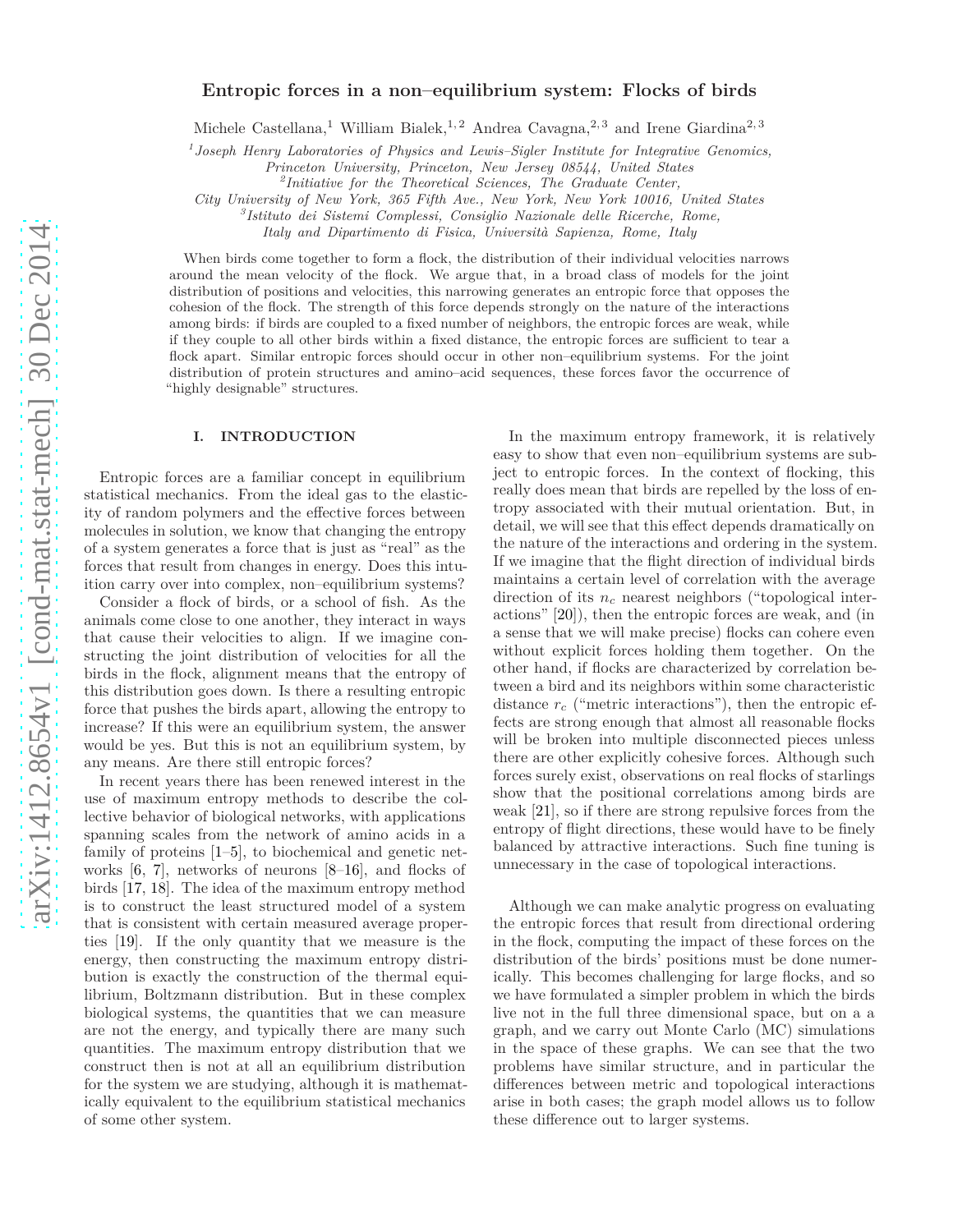## <span id="page-1-4"></span>**II. ENTROPIC FORCES IN MAXIMUM ENTROPY MODELS**

The essential intuition that we use in building maximum entropy models for flocks of birds is that the dominant interactions are local, and hence if we want to characterize the nature of order in the flock we should measure the degree of correlation between the flight velocities  $\vec{v}_i$  of birds and their near neighbors [\[17](#page-10-6), [18\]](#page-10-7). To be concrete, we will consider only normalized velocities neglecting variations in speed, so each bird *i* is described by a unit vector  $\vec{s}_i \equiv \vec{v}_i / |\vec{v}_i|$  and is located at position  $\vec{x}_i$ . Around bird *i* we define a neighborhood  $\mathcal{N}_i$ , and within this neighborhood there are  $n_i$  neighbors—details of how this neighborhood is defined are discussed below. To measure the correlation of each bird's direction with the average of its neighbors, we compute

$$
C_{\rm int} = \frac{1}{N} \sum_{i=1}^{N} \left\langle \vec{s}_i \cdot \left( \frac{1}{n_i} \sum_{j \in \mathcal{N}_i} \vec{s}_j \right) \right\rangle, \tag{1}
$$

where the sum over index *i* runs over birds with  $n_i \neq$ 0, and  $\langle \rangle$  denotes the average with respect to the joint distribution of directions  $s \equiv \{\vec{s}_i\}$ . It will be crucial in what follows that, although *C*int depends explicitly on flight directions, it depends implicitly on the birds' positions  $x \equiv \{\vec{x}_i\}$ . We can make this explicit by defining an adjacency matrix  $n_{ij}(x)$  such that  $n_{ij} = 1$  if  $j \in \mathcal{N}_i$ , and zero otherwise. Then we have

<span id="page-1-0"></span>
$$
C_{\rm int} = \frac{1}{N} \sum_{i=1}^{N} \sum_{j=1}^{N} \left\langle \frac{n_{ij}(x)}{n_i(x)} \vec{s}_i \cdot \vec{s}_j \right\rangle, \tag{2}
$$

$$
n_i(x) = \sum_{j=1}^{N} n_{ij}(x).
$$
 (3)

If the local correlations *C*int characterize the nature of ordering in the flock, then we should obtain a good approximation to the full, joint distribution of flight directions by building the maximum entropy distribution consistent with the value of *C*int observed in real flocks. Indeed, this works: the maximum entropy distribution that matches *C*int provides accurate, parameter–free predictions for the behavior of two– and four–point correlations as a function of distance, out to length scales comparable to the size of the flock itself [\[17\]](#page-10-6).

There are two different points of view that we can take on the maximum entropy construction. In the first view, the positions of the birds are known, and we are constructing the distribution of flight directions given these positions. This maximum entropy distribution is

<span id="page-1-5"></span>
$$
P(s|x) = \frac{1}{Z(x; J)} \exp\left[J \sum_{i=1}^{N} \sum_{j=1}^{N} \frac{n_{ij}(x)}{n_i(x)} \vec{s}_i \cdot \vec{s}_j\right], \quad (4)
$$

where, as usual, the partition function is given by

<span id="page-1-3"></span>
$$
Z(x; J) = \int ds \exp\left[J\sum_{i=1}^{N} \sum_{j=1}^{N} \frac{n_{ij}(x)}{n_i(x)} \vec{s}_i \cdot \vec{s}_j\right],
$$
 (5)

and  $\int ds \equiv \int d\vec{s}_1 \cdots d\vec{s}_N$ . The parameter *J* is determined by the condition that *C*int computed from this distribution matches what we observe for the real flock,  $C_{\text{int}}^{\text{obs}}$  [\[17](#page-10-6)], and this is equivalent to solving the equation

$$
\frac{\partial \ln Z(x;J)}{\partial J} = NC_{\text{int}}^{\text{obs}}.
$$
 (6)

This description of flight directions given positions is useful in part because the neighbor relations among birds in the flock change slowly compared to flight directions [\[22\]](#page-10-11), and fluctuations in *C*int from moment to moment in a single flocking event are small.

In the second view, we imagine that we observe a flock for a very long time, long enough for the birds to rearrange substantially, exchanging neighbors. Then when we compute the average involved in defining *C*int, Eq. [\(2\)](#page-1-0), we are averaging not just over flight directions but also over positions. Now we can ask for the maximum entropy distribution of (jointly) positions and flight directions that is consistent with the  $C_{\text{int}}^{\text{obs}}$ , and the answer is

<span id="page-1-1"></span>
$$
P(x,s) = \frac{1}{Z_0(J)} \exp\left[J\sum_{i=1}^{N} \sum_{j=1}^{N} \frac{n_{ij}(x)}{n_i(x)} \vec{s}_i \cdot \vec{s}_j\right].
$$
 (7)

Of course we might know more about the flock than just  $C_{\text{int}}^{\text{obs}}$ . For example, we might have some information about the distribution of pairwise distances between birds, in which case the maximum entropy distribution becomes

<span id="page-1-2"></span>
$$
P(x,s) = \frac{1}{Z_1(J)} \exp\left[-\sum_{i=1}^{N} \sum_{j=1}^{N} V(|\vec{x}_i - \vec{x}_j|) + J \sum_{i=1}^{N} \sum_{j=1}^{N} \frac{n_{ij}(x)}{n_i(x)} \vec{s}_i \cdot \vec{s}_j\right],
$$
\n(8)

where the effective potential  $V(r)$  must be tuned to match the distribution of pairwise distances.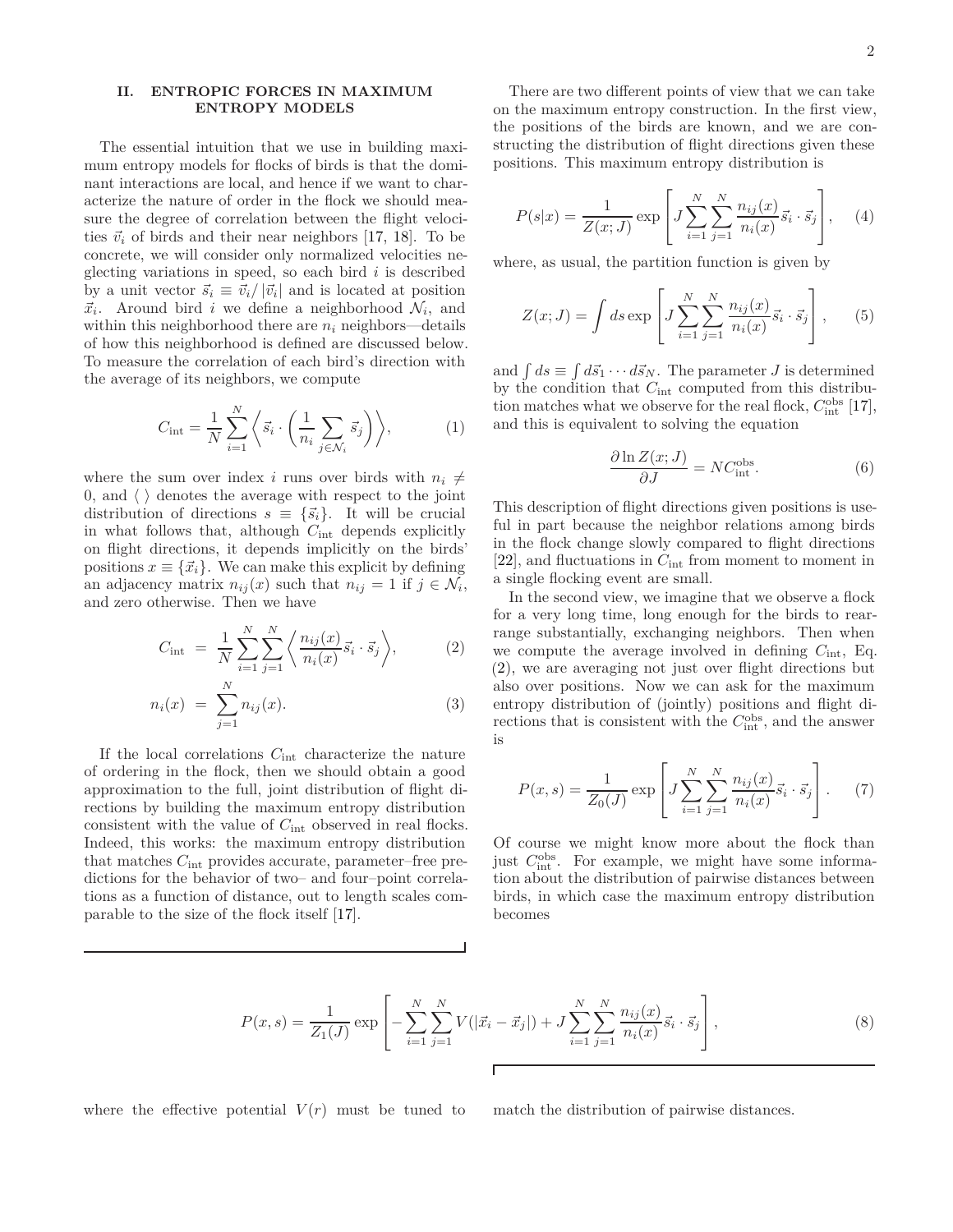Once we have a model for the joint distribution of positions and velocities, we can integrate out the velocities to give the distribution of positions alone. We will refer to this as the "motional distribution",  $P_{\text{mot}}(x)$ , since if we start in the simplest case of Eq. [\(7\)](#page-1-1) all the nontrivial structure of this distribution arises from the motion of the birds. We have

<span id="page-2-3"></span>
$$
P_{\text{mot}}(x) \equiv \int ds P(x, s) = \frac{Z(x; J)}{Z_0(J)}.
$$
 (9)

Thus, allowing ourselves the usual language of statistical mechanics, the free energy  $F(x) = -\ln Z(x; J)$  acts as an effective potential for the flock,

$$
P_{\text{mot}}(x) \propto e^{-F(x)}.\tag{10}
$$

Notice that if the flock is perfectly ordered, so that all  $\vec{s}_i$  are equal, then the exponential in Eq. [\(7\)](#page-1-1) is just *JN*, independent of x. In fact, real flocks are highly polarized, and we can compute  $Z(x; J)$  with an expansion around this perfectly ordered state [\[17](#page-10-6), [18\]](#page-10-7) by means of the spin–wave approximation—a method used in solidstate physics to study perturbations in fully ordered ferromagnetic states [\[23\]](#page-10-12). In this approximation, the free energy  $F(x)$  is dominated by the entropy of the fluctuations in the flight directions, so that gradients in this free energy constitute an entropic force on the birds' spatial configuration. If we have other constraints on the distribution as in Eq.  $(8)$ , then the free energy  $F(x)$  of the flight directions just adds another term to the effective potential, as usual.

We conclude this discussion with a cautionary remark about the interpretation of maximum entropy models, and their relation to equilibrium statistical physics. When we look at Eq. [\(8\)](#page-1-2), it is tempting to note the equivalence with a Boltzmann distribution and interpret the term in the exponential as the Hamiltonian of the system, and we will sometimes lapse into this language ourselves. But this mapping obviously does not mean that the effective Hamiltonian is really the energy of the system, nor does it even mean that the dynamics correspond to Brownian motion in the effective potential. In more biologically motivated models of flocks, one speaks of "social forces" that drive cohesion and orientational ordering [\[24](#page-10-13)[–28\]](#page-10-14), and one might tempted to identify these social forces with derivatives of the two terms in the Hamiltonian, but this need not be correct. As is well known, there are infinitely many dynamical processes that can give rise to the same stationary distribution. The maximum entropy method aims to characterize this distribution directly, incorporating only the structure needed to match a small set of experimental observations. The choice of which observations to match is based on intuition, and must be tested by checking that the resulting maximum entropy distributions actually provide an accurate description of the system, as in Ref.[\[17\]](#page-10-6). The equivalence to equilibrium statistical–physics models means that we can carry over much of our what we know about expectation values, correlation functions and, as we have seen, entropic forces. But we cannot jump from this probabilistic description back to a model of the underlying dynamics.

#### **III. THE MOTIONAL FREE ENERGY**

Our task now is to compute the partition function in Eq. [\(5\)](#page-1-3). It is useful to note that this can be rewritten more symmetrically, as

<span id="page-2-0"></span>
$$
Z(x; J) = \int ds \exp\left[\sum_{i,j=1}^{N} J_{ij}(x) \, \vec{s_i} \cdot \vec{s_j}\right], \quad (11)
$$

$$
J_{ij}(x) = \frac{J}{2} \left[ \frac{n_{ij}(x)}{n_i(x)} + \frac{n_{ji}(x)}{n_j(x)} \right].
$$
 (12)

A configuration  $x$  defines a graph  $G(x)$  with  $N$  vertices, where each nonzero element of the adjacency matrix  $n_{ij}(x)$  corresponds to an edge between vertices *i* and *j* in *G*. We denote by *k* the number of connected components in *G*, and by *N<sup>l</sup>* the number of birds in the *l*-th connected component, with  $l = 1, \ldots, k$ . We can relabel the birds so that the matrix  $J_{ij}$  consists of  $k$  uncoupled blocks.

To evaluate  $Z(x; J)$ , we are going to use the spin–wave approximation, which is valid at large *J*, such that each connected component of the flock is strongly polarized. For each block we define the net polarization

$$
\vec{S}_l \equiv \frac{1}{N_l} \sum_{i \in N_l} \vec{s}_i \equiv S_l \hat{n}_l,\tag{13}
$$

where  $S_l$ ,  $\hat{n}_l$  are the norm and the direction of  $\vec{S}_l$ , respectively, and the sum for  $i \in N_l$  runs over all birds in the *l*-th connected component. We now decompose the velocity  $\vec{s}_i$ , with  $\underset{\rightarrow}{i} \in N_l$ , into components parallel and perpendicular to  $\vec{S}_l$ 

<span id="page-2-2"></span>
$$
\vec{s}_i = s_i^L \hat{n}_l + \vec{\pi}_i. \tag{14}
$$

Substituting into Eq. [\(11\)](#page-2-0), we obtain

<span id="page-2-1"></span>
$$
Z(x;J) = \prod_{l=1}^{k} \int d\vec{S}_l \, d^{N_l} s^L \, d^{N_l} \vec{\pi} \prod_{i \in N_l} \frac{\delta(s_i^L - \sqrt{1 - |\vec{\pi}_i|^2})}{2\sqrt{1 - |\vec{\pi}_i|^2}} \exp\left[\sum_{i,j \in N_l}^{N} J_{ij}(x)(s_i^L s_j^L + \vec{\pi}_i \cdot \vec{\pi}_j)\right] \delta\left(\vec{S}_l - \frac{1}{N_l} \sum_{i \in N_l} \vec{s}_i\right), \tag{15}
$$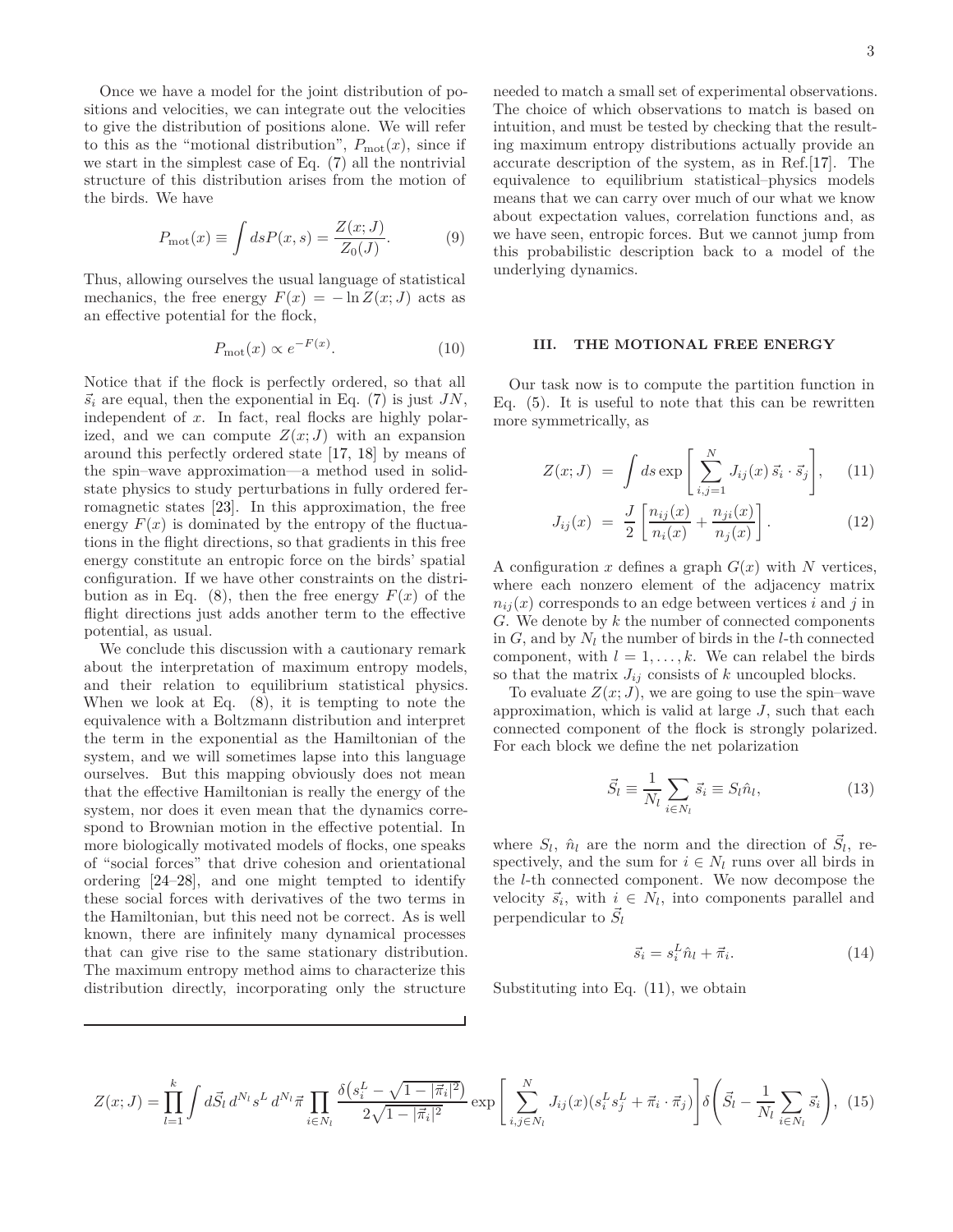where in Eq. [\(15\)](#page-2-1) the first Dirac delta results from integration over the unit sphere, we used the fact that  $J_{ij}$  is a block matrix, we inserted a factor of unity

$$
\int d\vec{S}_l \,\delta\bigg(\vec{S}_l - \frac{1}{N_l} \sum_{i \in N_l} \vec{s}_i\bigg) = 1,
$$

and we rewrote the dot product  $\vec{s}_i \cdot \vec{s}_j$  in terms of the  $s^L, \vec{\pi}$  coordinates by using Eq. [\(14\)](#page-2-2).

Guided by the experimental observation that birds in a block fly in directions mostly parallel to  $\vec{S}_l$  [\[17\]](#page-10-6), we assume that the perpendicular velocity components  $\vec{\pi}_i$  are

small, and we will thus expand the right–hand side of Eq. [\(15\)](#page-2-1) in powers of  $\vec{\pi}_i$  with the spin–wave approximation. Specifically, we manipulate Eq. [\(15\)](#page-2-1) as follows: We neglect  $|\vec{\pi}_i|^2$  in the square root in the denominator, we integrate with respect to  $\{s_i^L\}$ , and we expand the term in parentheses in the exponent to leading order as

$$
s_i^L s_j^L = \sqrt{1 - |\vec{\pi}_i|^2} \sqrt{1 - |\vec{\pi}_j|^2} \approx 1 - \frac{|\vec{\pi}_i|^2}{2} - \frac{|\vec{\pi}_j|^2}{2}.
$$

In addition, we rewrite the Dirac delta function in the last line of Eq. [\(15\)](#page-2-1) in terms of the  $s^L$ ,  $\vec{\pi}$  coordinates as

$$
\delta\left(\vec{S}_l - \frac{1}{N_l} \sum_{i \in N_l} \vec{s}_i\right) = \delta\left(S_l - \frac{1}{N_l} \sum_{i \in N_l} s_i^L\right) \delta\left(\frac{1}{N_l} \sum_{i \in N_l} \vec{\pi}_i\right),\tag{16}
$$

and we perform the integration with respect to  $\vec{S}_l$  in spherical coordinates. The result is

<span id="page-3-0"></span>
$$
Z(x;J) = \prod_{l=1}^{l} 4\pi \int d^{N_l} \vec{\pi} \exp\left[\sum_{ij \in N_l} J_{ij}(x) \left(1 - \frac{|\vec{\pi}_i|^2}{2} - \frac{|\vec{\pi}_j|^2}{2} + \vec{\pi}_i \cdot \vec{\pi}_j\right)\right] \delta\left(\frac{1}{N_l} \sum_{i \in N_l} \vec{\pi}_i\right).
$$
 (17)

Note that the factors of  $4\pi$  in Eq. [\(17\)](#page-3-0) arise from the angular integration over all possible directions of the mean velocity  $\vec{S}_l$  of the *l*-th connected component: these are explicitly entropic terms.

In what follows, we will drop the first addend in the exponential in Eq. [\(17\)](#page-3-0), because this term gives rise to a multiplication factor  $e^{NJ}$  which is independent of the positional configuration *x* as noted above. Then, since  $\vec{\pi}_i$  is a two-dimensional vector, the integral with respect to  $\vec{\pi}_i$  can be rewritten as a product of two identical integrals

$$
Z(x;J) = \prod_{l=1}^{l} 4\pi \left\{ \int d^{N_l} \pi \exp\left[ -\sum_{ij \in N_l} \pi_i \Lambda_{ij}(x) \pi_j \right] \delta \left( \frac{1}{N_l} \sum_{i \in N_l} \pi_i \right) \right\}^2, \tag{18}
$$

where  $\pi_i$  denotes one component of  $\vec{\pi}_i$ , and we introduced the Laplacian

<span id="page-3-1"></span>
$$
\Lambda_{ij}(x) \equiv \delta_{ij} \sum_{l=1}^{N} J_{li}(x) - J_{ij}(x); \qquad (19)
$$

since  $J_{ij}$  has a block structure, so does  $\Lambda_{ij}$ . We denote the eigenvalues and eigenvectors of the *l*-th block of the Laplacian by  $\{\lambda_p^l\}$  and  $\{\vec{v}_p^l\}$ , respectively, so that

$$
\Lambda_{ij} = \sum_{p=1}^{N_l} v_{p,i}^l \lambda_p^l v_{p,j}^l, \ \ i, j \in N_l. \tag{20}
$$

Summing both sides of Eq. [\(19\)](#page-3-1) with respect to  $j \in N_l$ , we find that the vector  $\vec{v}_1^l = 1/\sqrt{N_l}(1, \dots, 1)$  is an eigenvector with eigenvalue  $\lambda_1^l = 0$  [\[29\]](#page-10-15). Setting  $u_{l,p} \equiv \sum_{i=1}^{N_l} v_{p,i}^l \pi_i$ , we finally obtain

$$
Z(x;J) = \prod_{l=1}^{l} 4\pi \left\{ \int d^{N_l} u \exp \left[ -\sum_{p=2}^{N_l} \lambda_p^l(x) u_{l,p}^2 \right] \delta \left( \frac{u_{l,1}}{\sqrt{N_l}} \right) \right\}^2 = \prod_{l=1}^{l} 4\pi N_l \prod_{p=2}^{N_l} \frac{\pi}{\lambda_p^l(x)}.
$$
 (21)

In what follows, we will consider the impact of the mo-<br>tional free energy alone, uncompensated by any other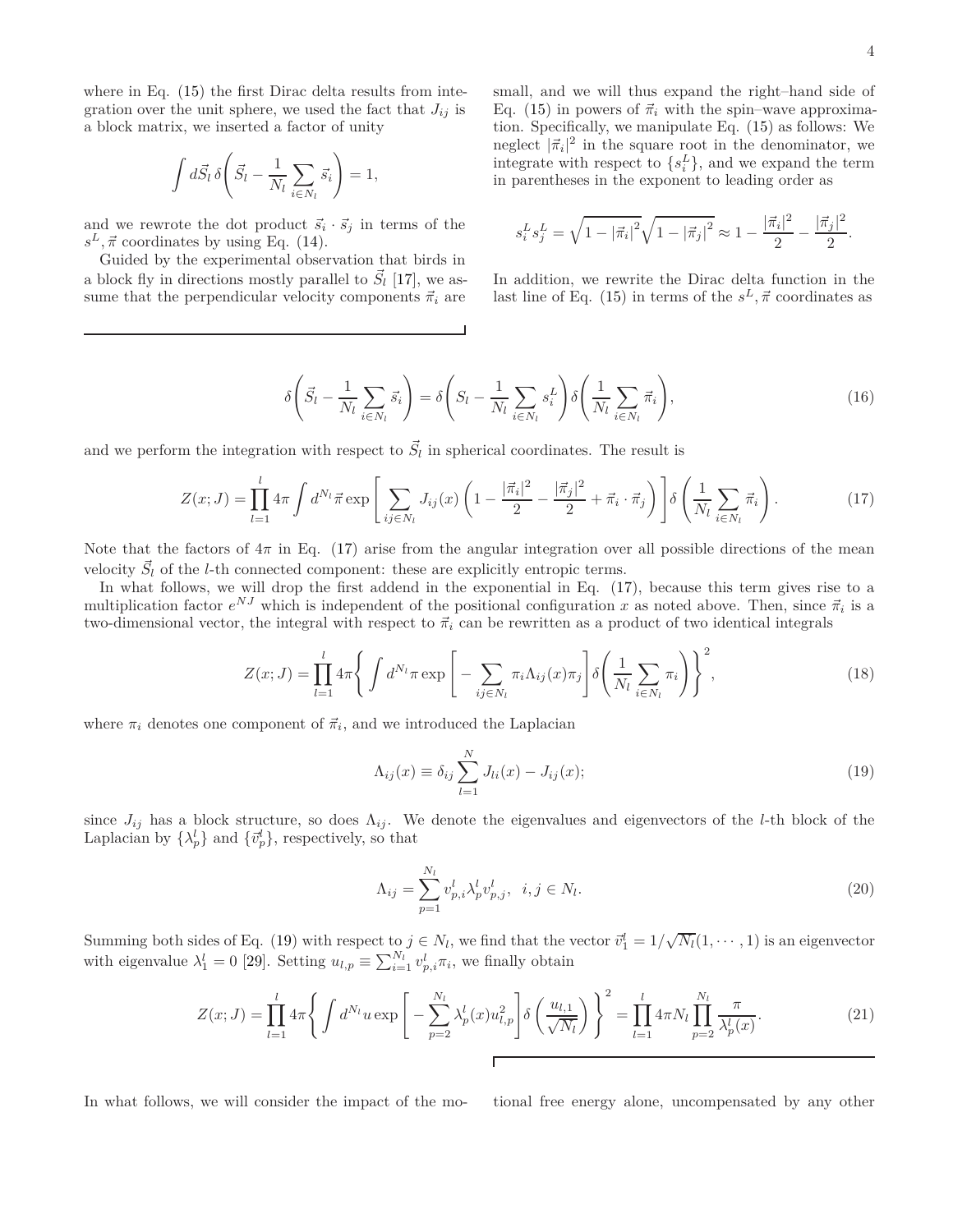knowledge of the distribution of the birds' positions. That is, we will follow Eq. [\(9\)](#page-2-3) and write

<span id="page-4-0"></span>
$$
P_{\text{mot}}(x) \propto Z(x; J) = \prod_{l=1}^{k} 4\pi N_l \prod_{p=2}^{N_l} \frac{\pi}{\lambda_p^l(x)}.
$$
 (22)

Equation [\(22\)](#page-4-0) tells us that if the flock with *N* birds consists of one connected cluster, then there are  $N-1$ powers of  $J/\pi$  in the denominator of  $P_{\text{mot}}$ , since all  $\lambda_p^l \propto$ *J*, and an overall factor of  $4\pi N$ . If the flock is cut in two halves, then we lose one power of  $J/\pi$ , and the factor  $4\pi N \rightarrow (4\pi N/2)^2$ ; the net result is to multiply  $P_{\text{mot}}$  by *N J*. This factor is essentially the increase in entropy associated with the creation of a new zero mode in the joint distribution; evidently for large *N* and large *J*, it favors breaking the flock in half. There is some subtlety, however, since when we break the flock in half we also shift the spectrum of all the modes in each half, and it is not clear how this balances against the zero mode. We will see that the answer depends on the nature of the interactions between birds.

## **IV. METRIC VS TOPOLOGICAL INTERACTIONS**

In what follows we will consider a flock of *N* birds in a volume *V*, hence at mean density  $\rho = N/V$ . We can imagine the interaction between birds having two very different forms [\[20](#page-10-9)]. In the first model, birds interact with other birds within a characteristic distance *rc*. In the second model, birds interact with their *n<sup>c</sup>* nearest neighbors, independent of distance. The first model is referred to as a "metric" interaction, while the second is summarized as a "topological" interaction. We can compare the two models by equating the mean number of interacting neighbors in the metric case with the fixed number of neighbors in the topological case,  $n_c = 4\pi \rho r_c^3/3$ . In both models this is the only relevant dimensionless parameter at large *N* and *V* .

For a topological network, the adjacency matrix is

<span id="page-4-1"></span>
$$
n_{ij}(x) \equiv \begin{cases} 1 & \text{If } j \neq i \text{ is amongst the first } n_c \\ \text{nearest neighbors of } i \\ 0 & \text{Otherwise} \end{cases} \tag{23}
$$

Here we have  $n_i = n_c$  for all *i*, and Eq. [\(12\)](#page-2-0) takes the simple form

<span id="page-4-3"></span>
$$
J_{ij}(x) = \frac{J}{2n_c}(n_{ij}(x) + n_{ji}(x)).
$$
 (24)

For a metric network, the adjacency matrix is

<span id="page-4-2"></span>
$$
n_{ij}(x) \equiv \begin{cases} 1 & \text{If } j \neq i \text{ and } |\vec{x}_j - \vec{x}_i| \le r_c \\ 0 & \text{Otherwise} \end{cases} \tag{25}
$$

and the interaction matrix is given by Eq. [\(12\)](#page-2-0).

In the first models for collective behavior, the metric structure of interactions seemed obvious. Later on, quantitative studies on flocks of starlings [\[20](#page-10-9)] led to the idea of topological interactions, and this has been supported by further analyses of these data [\[17](#page-10-6)]. The spatial arrangements of starling flocks are relatively uniform, however, so that the evidence for topological vs. metric interactions is based on the comparison of different flocking events, in which birds assemble at significantly different densities; across many such events, the data are described very accurately by a fixed number of neighbors *nc*, rather than by a fixed interaction range  $r_c$ . In what follows, we will allow model flocks to explore a much wider range of configurations driven by the entropic forces, and so we expect the distinction between topological and metric interactions to become more clear.

### **V. MONTE CARLO SAMPLING OF THE MOTIONAL DISTRIBUTION**

We are interested in exploring the entropic forces generated by the alignment of the birds, as described by Eq. [\(22\)](#page-4-0). Since we can write the distribution of positions analytically, it is natural to generate samples from this distribution with MC simulations. We will do this directly for both metric and topological interactions in Section VB. Although there are clear results, we find that it is difficult to push these simulations to very large *N*, essentially because calculating the eigenvalues of the Laplacian requires  $O(N^3)$  operations. To make progress, in Section [V B](#page-5-0) we introduce a simpler version of the problem, in which we sample interaction graphs rather than the underlying positions. While not quite the same problem, we will see consistent results that extend to much larger *N*. The essential point to emerge from both analyses is that topological interactions lead to flocks that stay connected for realistic values of the number of neighbors, while in metric networks the repulsive entropic force is strong enough to rip the flock apart into multiple components for all sensible values of the metric–interaction range.

#### **A. Monte Carlo on positions**

Equation [\(22\)](#page-4-0) gives us a model for the distribution of birds' positions in a flock with only two parameters: the strength of the interactions  $J$  and their range  $n_c$ . Before we study the effects of these interactions on the spatial configurations of the flock, we should start by asking what happens if the *N* birds are simply in random positions, drawn uniformly throughout a box of volume *V*. Even in this simple case there is a question about whether the resulting network of interactions—metric or topological—supports a single, connected cluster of birds, thus allowing for the possibility of coherent flocking behavior.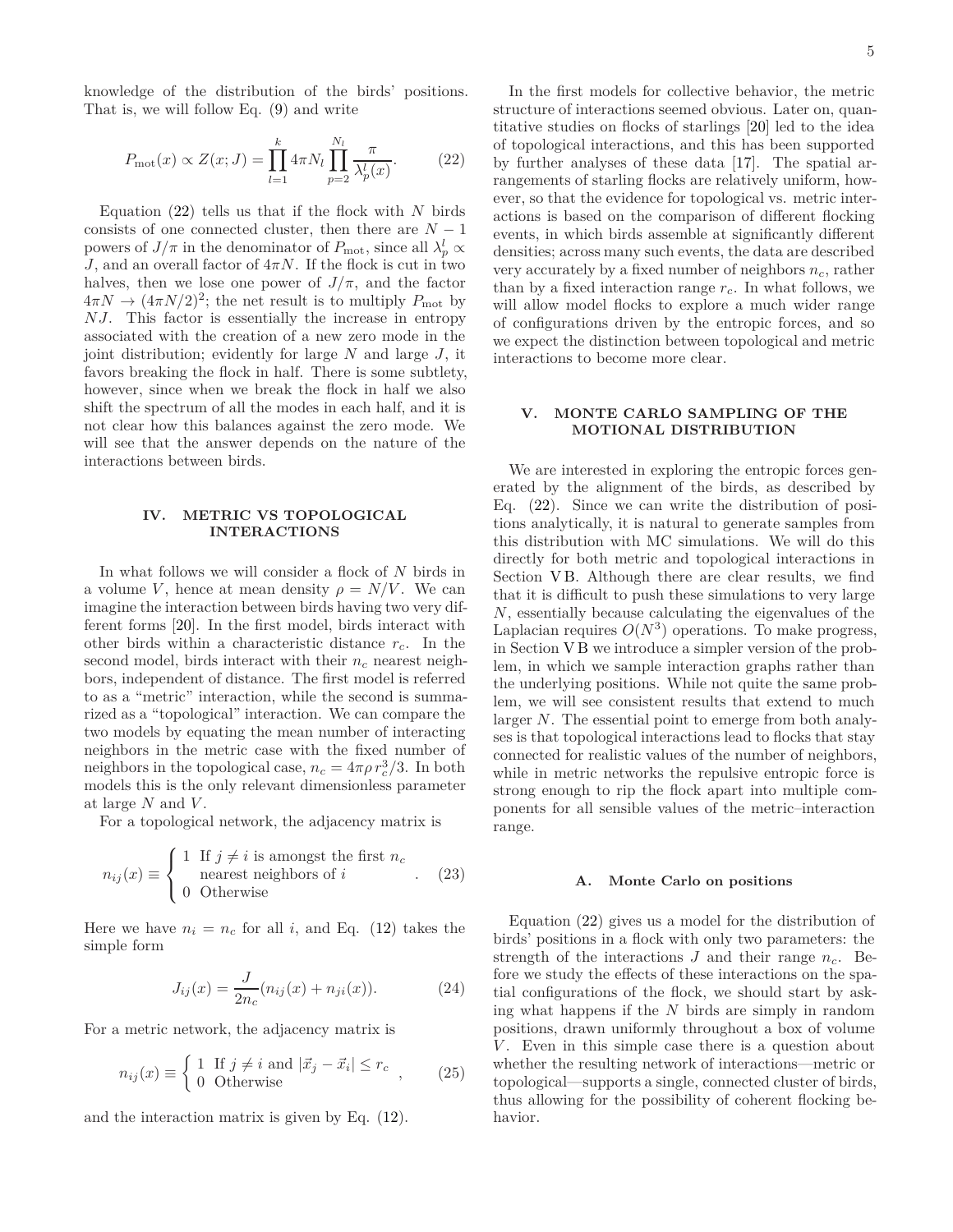

<span id="page-5-1"></span>FIG. 1: Probability of finding a connected flock. Connection probabilities  $P_c^{\text{mot}}$ ,  $P_c^{\text{ran}}$  from the motional potential and from random positions, respectively, as functions of the number of neighbors *nc*, both in the topological and metric case. In the metric case, the average number of neighbors  $n_c$  is obtained from the interaction range  $r_c$  from the relation  $n_c = \frac{4\pi}{3} r_c^3 \rho$ , where  $\rho$  is the average density of the flock. Error bars have been estimated with the bootstrap method [\[30](#page-10-16)].

Concretely, for any spatial configuration we can construct the adjacency matrix  $n_{ij}(x)$ , see Eq. [\(23\)](#page-4-1) or [\(25\)](#page-4-2), the resulting interaction matrix  $J_{ij}(x)$  in Eq. [\(12\)](#page-2-0), and finally the Laplacian  $\Lambda_{ij}(x)$  in Eq. [\(19\)](#page-3-1). Then we count the zero modes of the Laplacian: if there is just one, corresponding to freedom in the overall flight direction, then the flock is connected; if there is more than one, then the flock has broken into disconnected pieces.

In Fig. [1](#page-5-1) we show results on the probability  $P_c$  of finding a single connected cluster for random configurations, as a function of  $n_c$  for metric and topological interactions. We see that, for topological interactions, connectedness is guaranteed by very modest values of *nc*. Perhaps surprisingly, this is not the case for metric interactions. When interactions are limited to a fixed distance, even random fluctuations are enough to prevent the formation of a single connected cluster, unless the range of interactions is very large. This is a hint that metric and topological interactions really are very different.

To see the effects of entropic forces, we need to draw samples from Eq.  $(22)$ . We will view  $n_c$  as a parameter to be varied, but we would like to set the strength of interactions to some reasonable value. The maximum entropy models that we are discussing have been built for real flocks, matching the observed values of *C*int [\[17\]](#page-10-6), and in our notation this matching determined  $J/n_c \sim 16$ [\[31\]](#page-10-17)

As we draw samples from  $P_{\text{mot}}(x)$ , we focus on the probability *P<sup>c</sup>* that these spatial configurations correspond to a single connected cluster; results are shown in Fig. [1.](#page-5-1) We see that the entropic forces indeed are repulsive, so that interacting flocks are less likely to be connected than random flocks, and this is true at all the values of  $N$  and  $n_c$  that we can access, for both metric and topological interactions. But for topological interactions, once  $n_c \geq 7$  we find that  $P_c$  is essentially equal to one. In contrast, for the metric interactions there is a very gradual dependence of  $P_c$  on  $n_c$  that sets in only at

large *nc*. This effect is dramatic because—in the range of *N* we can study—the entropic forces are ripping the flock apart even when the range of metric interactions is so large that  $n_c > N$ .

### <span id="page-5-0"></span>**B. Monte Carlo on graphs**

The adjacency matrix  $n_{ij}(x)$  defines a graph  $G(x)$ , as shown for a (very) small flock in Fig. [2.](#page-6-0) In the topological case, any positional configuration *x* corresponds to a graph  $G(x)$  with a fixed number  $n_c$  of outgoing edges per vertex and thus a fixed total number of edges. Conversely, in the metric case the number of edges connected to a vertex may vary depending on the positional configuration *x*, but the total number of edges *M* is almost fixed, with

$$
M = \sum_{i < j = 1}^{N} n_{ij} = \frac{N}{2} \left( \frac{1}{N} \sum_{i=1}^{N} n_i \right) \approx \frac{N}{2} n_c. \tag{26}
$$

In the last step we replaced  $(1/N)\sum_{i=1}^{N}n_i \rightarrow n_c$ , valid at large *N* if there are no long–range correlations among the fluctuations in  $n_i$ . If we could neglect fluctuations in  $n_i$  all together, then the Laplacian matrix  $\Lambda_{ij}$  would be proportional to a sparse matrix with integer coefficients, allowing for a much more efficient computation.

These observations suggests a natural way to simplify MC simulations. Instead of sampling the positional configurations *x*, in the topological case we sample all directed graphs with  $n_c$  outgoing edges from each vertex, while in the metric case we sample all undirected graphs with  $Nn_c/2$  total edges, assigning to a graph *G* the probability

<span id="page-5-2"></span>
$$
p_{\text{mot}}(G) = C \prod_{l=1}^{k} 4\pi N_l \prod_{p=2}^{N_l} \frac{\pi}{\lambda_l^p(G)},
$$
 (27)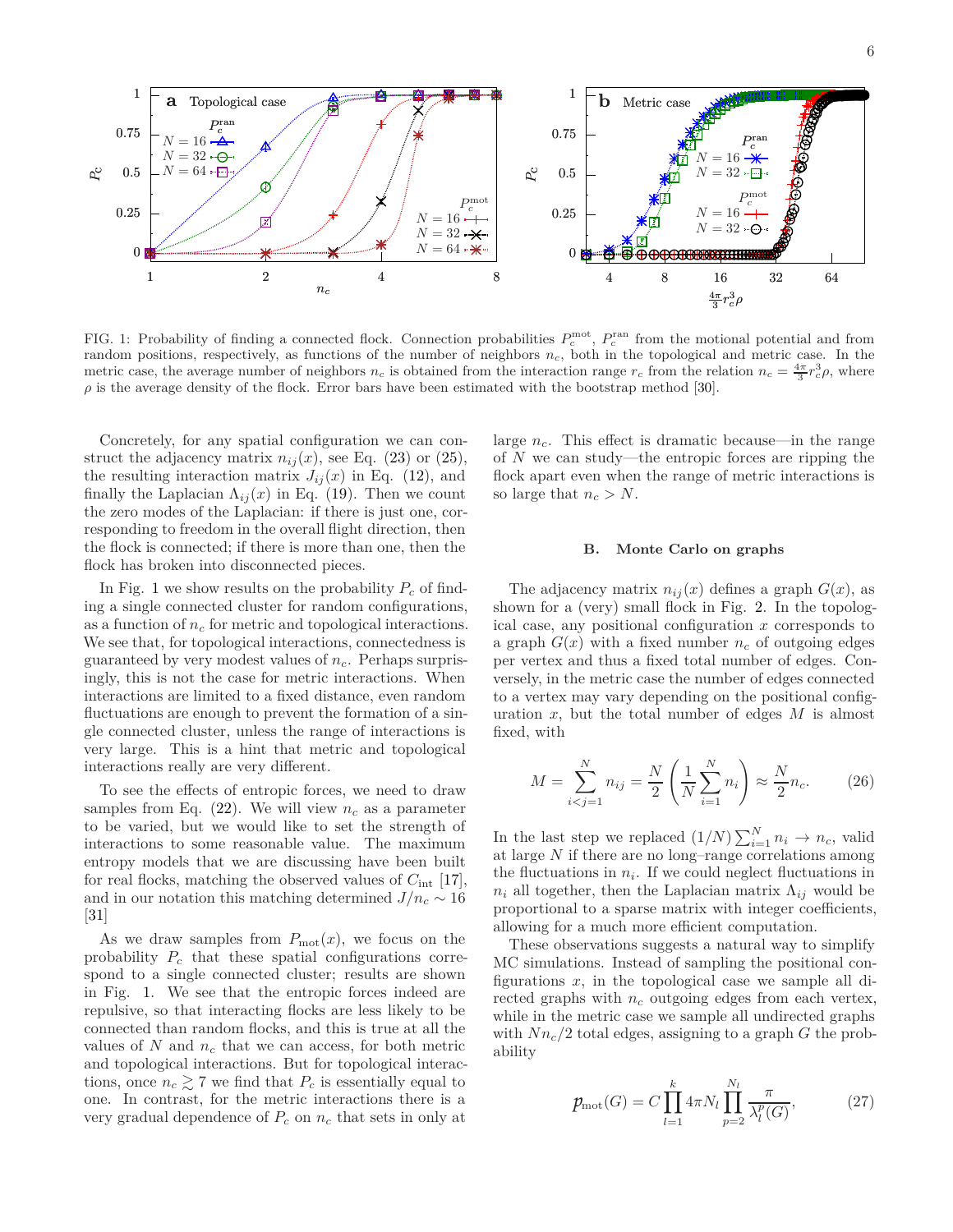

<span id="page-6-0"></span>FIG. 2: Graphs corresponding to a a two-dimensional flock with  $N = 4$  birds and  $J = 1$ . The number of connected components, the adjacency and Laplacian matrices, and the Laplacian eigenvalues are also shown. (a) Topological case: Here  $n_c = 2$ , and the graph *G* is a directed graph with one connected component. The Laplacian has only one null eigenvalue, corresponding to one connected component in the graph [\[29](#page-10-15)]. (b) Metric case: *r<sup>c</sup>* is the radius of the dashed circle centered around bird 4, and the graph *G* is an undirected graph with two connected components. The first connected component is given by bird 1 (in red), and the second connected component is given by birds 2*,* 3*,* 4 (in green). The adjacency and Laplacian matrices are block matrices composed of two blocks corresponding to the first and second connected component depicted in red and green, respectively. The Laplacian has two null eigenvalues, corresponding to two connected components in *G*.

where the  $\lambda_l^p$  are calculated in the approximation that  $n_i \rightarrow n_c$  in Eq. [\(12\)](#page-2-0). Since the total number of edges is constant both in the topological and metric case, a MC move is now an edge insertion/deletion, and the impact of these moves on the eigenvalues of the Laplacian can be computed in  $O(N^2)$  operations by using the LDL matrix factorization method [\[32](#page-10-18), [33\]](#page-11-0) (see Appendix [A\)](#page-8-0). As a result, we will be able to study values of *N* comparable to those of natural flocks, i.e.  $N \sim 1000$ .

As before, we focus on the probability that the flock is in a single connected cluster,  $\mathcal{P}_c$ ; results are shown in Fig. [3.](#page-7-0) In the topological case, this probability is one for all values of  $n_c$ , both in the case where graphs are chosen at random  $(P_c^{\text{ran}})$  and when the graphs are chosen from the motional distribution  $(\mathcal{P}_c^{\text{mot}})$ . In contrast, for the metric case the connection probability for random graphs  $\mathcal{P}_c^{\text{ran}}$  is close to one for only for  $n_c \geq 10$ , while even larger values of  $n_c \geq 15$  are needed for the connection probability from the motional potential to be close to one.

We note that our simplified MC method includes graphs which do not have a three-dimensional layout: while any configuration *x* can be mapped onto a graph *G* (Fig. [2\)](#page-6-0), not all graphs *G* correspond to a configuration *x*. If we break the graph into disconnected pieces, it is always easier to find a mapping into a configuration *x*, and so we expect that sampling graphs will overestimate the probability that flocks are connected. This is confirmed by a detailed comparison between Figs. [1](#page-5-1) and [3.](#page-7-0) Despite this quantitative difference, the MC on graphs confirms the qualitative scenario from the MC on positions: the metric potential has a strong repulsive effect which rips the flock apart into multiple components.

Figure [1](#page-5-1) gives a hint that, with metric interactions, larger flocks have a lower probability of being connected, and this trend continues to larger *N* for the simulation on graphs in Fig. [3.](#page-7-0) Put another way, larger flocks require a larger range of interaction *n<sup>c</sup>* in order to stay connected. Marking the crossover  $n_c^*$  between connected and disconnected regimes by  $\mathcal{P}_c^{\text{mot}}(n_c^*, N) = 1/2$ , we see in Fig. [4](#page-7-1) that  $n_c^*$  increases with  $N$  along an approximately logarithmic trajectory, such that a factor of two increase in *N* requires an extra contact to maintain coherence.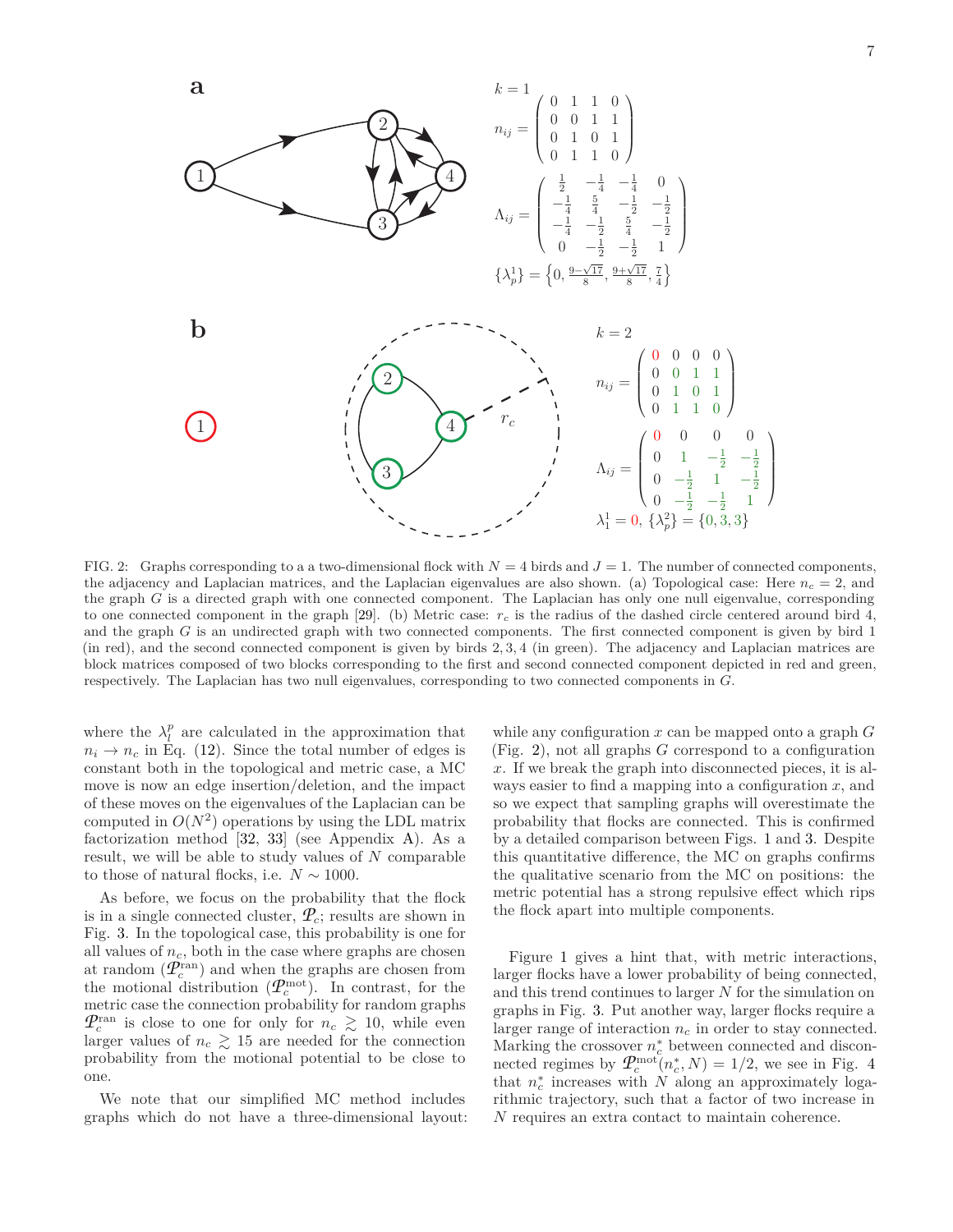![](_page_7_Figure_0.jpeg)

<span id="page-7-0"></span>FIG. 3: Probability of finding a connected flock with the simplified Monte Carlo method on graphs: connection probabilities  $P_c^{\text{mot}}$ ,  $P_c^{\text{ran}}$  from the motional potential and from random graphs respectively as functions of the number of neighbors  $n_c$  in the metric case. In the topological case,  $\mathcal{P}_c^{\text{mot}}$  is equal to one for all  $n_c > 1$ , and it is not shown here.

### **VI. DISCUSSION**

The past decade has seen considerable interest in the use of maximum entropy models to describe biological networks, from single protein molecules up to groups of organisms. The maximum entropy method has deep connections to equilibrium statistical mechanics: These connections are a source of intuition, but also create opportunities for confusion. The derivation of entropic forces thus requires some care.

The maximum entropy–distribution that is consistent with pairwise correlations among the variables in a network (e.g. the normalized velocities of the birds) has the form of a Boltzmann distribution in which the "energy" is built out of pairwise interactions among these variables.

![](_page_7_Figure_5.jpeg)

<span id="page-7-1"></span>FIG. 4: Crossover values  $n_c^*$  of the number of neighbors in the metric case, given by  $\mathcal{P}_c(n_c^*, N) = 1/2$ , for random graphs and for graphs drawn from the motional potential, as functions of the flock size *N*. The fitting functions  $n_c^* = a \log N + b$  are shown to guide the eye.

This is not, of course, the actual energy, and there is no reason to think that the interactions out of which the energy is built correspond to microscopic interactions. If, as in the case of flocks, we can build a successful maximum entropy model by matching only local correlations [\[17,](#page-10-6) [18,](#page-10-7) [34\]](#page-11-1), it is plausible that the underlying interactions are local, but the precise statement is that the full correlation structure in the flock as a whole is the minimal consequence of the local correlations.

In the case of proteins, maximum entropy methods have been used to describe the ensemble of amino–acid sequences that are consistent with being a member of a particular protein family, and hence having a particular three–dimensional structure [\[1](#page-10-0)[–5\]](#page-10-1). This is the inverse of the usual protein folding problem, where we are given the sequence and asked to predict the structure. In the (forward) folding problem, it is widely believed that interactions are local and that the structures we see often really are at thermal equilibrium. Approximate solutions of the inverse problem show that the effective interactions in the maximum entropy model extend over a much shorter range than the correlations in amino–acid substitutions, to the point that one can identify physical contacts [\[3](#page-10-19)] and hence go quite some way toward structure prediction from the sequence ensemble alone [\[4,](#page-10-20) [5\]](#page-10-1).

If we could write a successful maximum entropy model for the joint distribution of amino–acid sequences and the associated protein structures, then with the sequence held fixed it should reduce to a Boltzmann distribution over structures, with local interactions. But if we sum over sequences to obtain the distribution of structures, then—by the arguments in Section [II—](#page-1-4)there will be an effective entropic potential that favors structures which can be stabilized by many different amino acid sequences. These are precisely the "highly designable structures" identified long ago by Li and colleagues [\[35](#page-11-2), [36](#page-11-3)].

In a flock of birds, there is no part of the problem that is in thermal equilibrium, but nonetheless we can write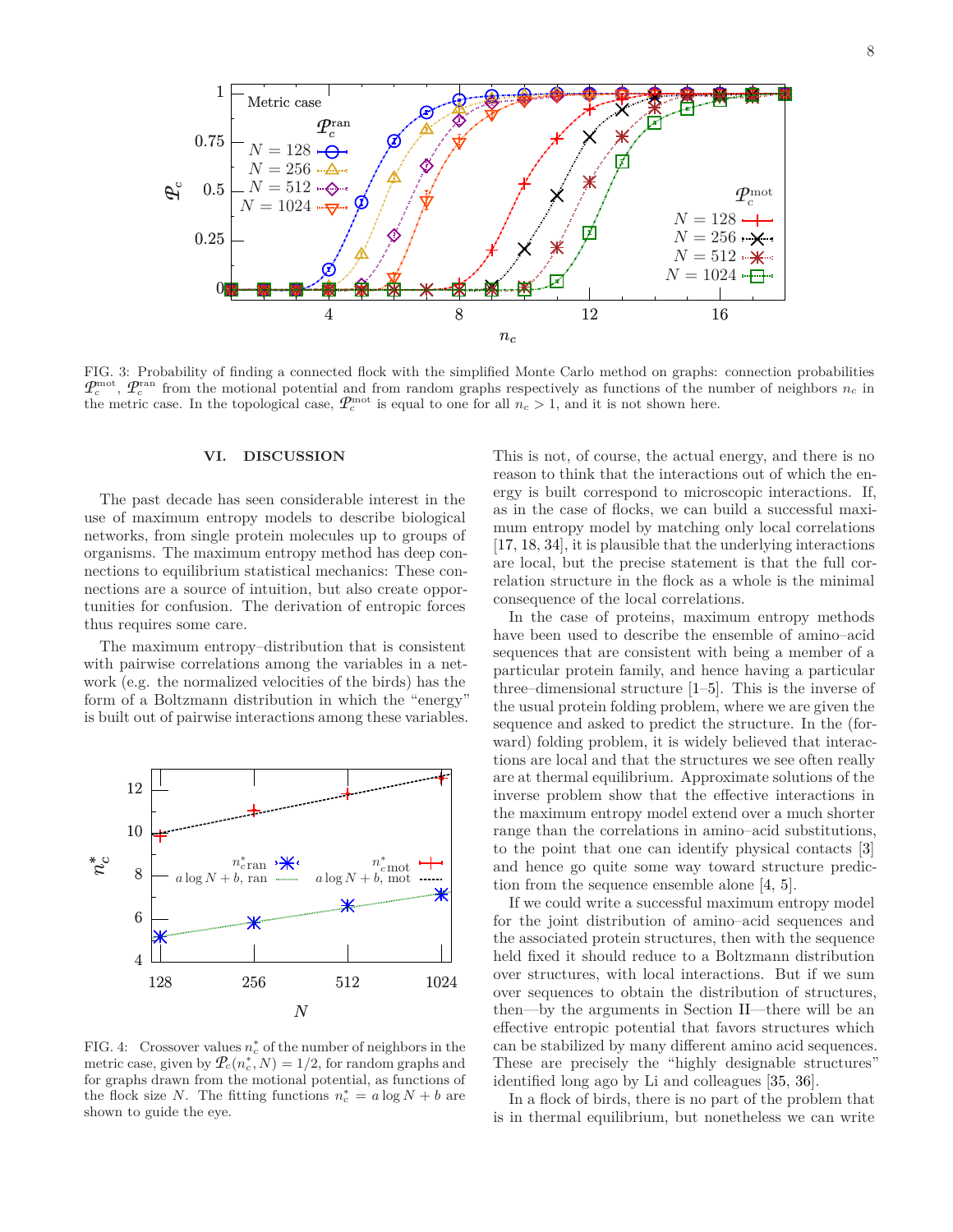a maximum entropy approximation to the joint distribution of positions and velocities for all the birds in the flock, as in Eqs.  $(7)$  or  $(8)$ . Once we integrate out the velocities, the resulting motional distribution of positions has a term in the exponential that is exactly the logarithm of the partition function for the velocities at fixed positions—the free energy. For flocks that are strongly polarized, as in real flocks, this free energy is dominated by the entropy of the birds' velocities, and in this sense the flock is subject to entropic forces. We expect these entropic forces to be repulsive, since disconnected groups of birds have more freedom to reorient their flight directions, and this intuition is borne out by detailed simulations. The surprise is that strength of this repulsion depends dramatically on the form of the correlations that we constrain.

If we imagine that the essential correlations are between a bird and its *n<sup>c</sup>* nearest neighbors (topological interactions), then the entropic forces are quite weak, and leave flocks fully connected with high probability at reasonable values of *nc*. In contrast, if the essential correlations are between a bird and all the other birds within fixed distance *r<sup>c</sup>* (metric interactions), then the entropic forces are so large that flocks are almost always disconnected.

Given the complicated form of the motional distribution, Monte Carlo (MC) simulations are computationally demanding, and they are thus limited to small flocks. To address this problem, we explored a slightly different formulation in which we sample graphs of bird–bird interaction rather than the positions of the birds themselves; this allows for using an efficient MC update algorithm based on LDL matrix factorization [\[32](#page-10-18)], with which we could analyze realistically large flocks. Our main result is in line with the one obtained by sampling the positions: For a topological network, the configurations generated by the motional distribution are connected for all values of the number of nearest neighbors. On the other hand, for a metric network the positional configurations are disconnected with high probability unless the metric interaction range is increased to unrealistically large values.

In real flocks, the absence of large local density fluctuations means that the distinction between topological and metric interactions must be based on comparisons across different flocking events [\[17\]](#page-10-6). Our analysis of entropic forces provides a different path to comparing these two models. While the strongly repulsive entropic effects of metric interactions could be compensated by explicit cohesive forces, the fact that positional correlations in flocks are weak [\[21\]](#page-10-10) means that these strong opposing forces would have to be carefully balanced. Such fine tuning is not needed if the essential correlations are topological rather than metric.

### **Acknowledgments**

MC is grateful to TA Davis and WW Hager for advice and support on sparse LDL factorizations. Work at Princeton and CUNY was supported in part by NSF Grants PHY–1305525 and CCF–0939370, by the Human Frontiers Science Program, and by the Simons and Swartz Foundations. Work in Rome was supported in part by IIT grant Seed Artswarm, ERC–StG Grant No. 257126, and US–AFOSR Grant No. FA95501010250 (through the University of Maryland).

# <span id="page-8-0"></span>**Appendix A: Monte Carlo update with LDL factorization**

Here we discuss the MC simulations with the probability  $p_{\text{mot}}(G)$  from Eq. [\(27\)](#page-5-2). In Appendix [A 1](#page-8-1) we show that  $p_{mot}(G)$  can be related to the LDL factorization of the Laplacian matrix  $(19)$ , and in Appendix [A 2](#page-9-0) we show that a MC step can be performed efficiently by using a known update algorithm for LDL factorizations. For the sake of simplicity, we consider the metric case, and we assume that *G* is connected. The results below can then be easily extended to the topological case and to graphs with multiple connected components.

### <span id="page-8-1"></span>**1. Relation between the motional probability and the Laplacian LDL factorization**

Since *G* has only one connected component, there is a single zero eigenvalue of  $\Lambda$  [\[29\]](#page-10-15), which we denote by  $\lambda_1$ , and Eq. [\(27\)](#page-5-2) shows that the probability  $p_{\text{mot}}(G)$  is determined by the product of the nonzero eigenvalues of the Laplacian [\(19\)](#page-3-1). Here, we will show that this product is related to the LDL factorization of  $\Lambda$  [\[33\]](#page-11-0), which reads

<span id="page-8-2"></span>
$$
A \equiv P\Lambda P^T = LDL^T,\tag{A1}
$$

where in Eq. [\(A1\)](#page-8-2) *P* is a permutation matrix, *L* is a lowertriangular matrix with unit diagonal elements, *D* is a diagonal matrix whose diagonal elements will be denoted by  $\{d_i\}$ , and the matrix *A* has the same eigenvalues as Λ. Since Λ has one zero eigenvalue, there is a single zero diagonal entry in  $D$ , which we denote by  $d_1$ . We will now establish the connection between the spectrum of  $\Lambda$  and its LDL factorization by proving the following identity

<span id="page-8-3"></span>
$$
\prod_{i=2}^{N} \lambda_i = N \prod_{i=2}^{N} d_i.
$$
 (A2)

To prove Eq. [\(A2\)](#page-8-3), let us consider the characteristic polynomial of *A*: by using Sylvester's theorem, we have

<span id="page-8-4"></span>
$$
f(\lambda) \equiv \det(A - \lambda I) = \det(DL^T L - \lambda I). \tag{A3}
$$

The characteristic polynomial [\(A3\)](#page-8-4) can be rewritten as

<span id="page-8-5"></span> $f(\lambda) = a_N - \lambda a_{N-1} + \cdots + (-1)^N \lambda^N$  $(A4)$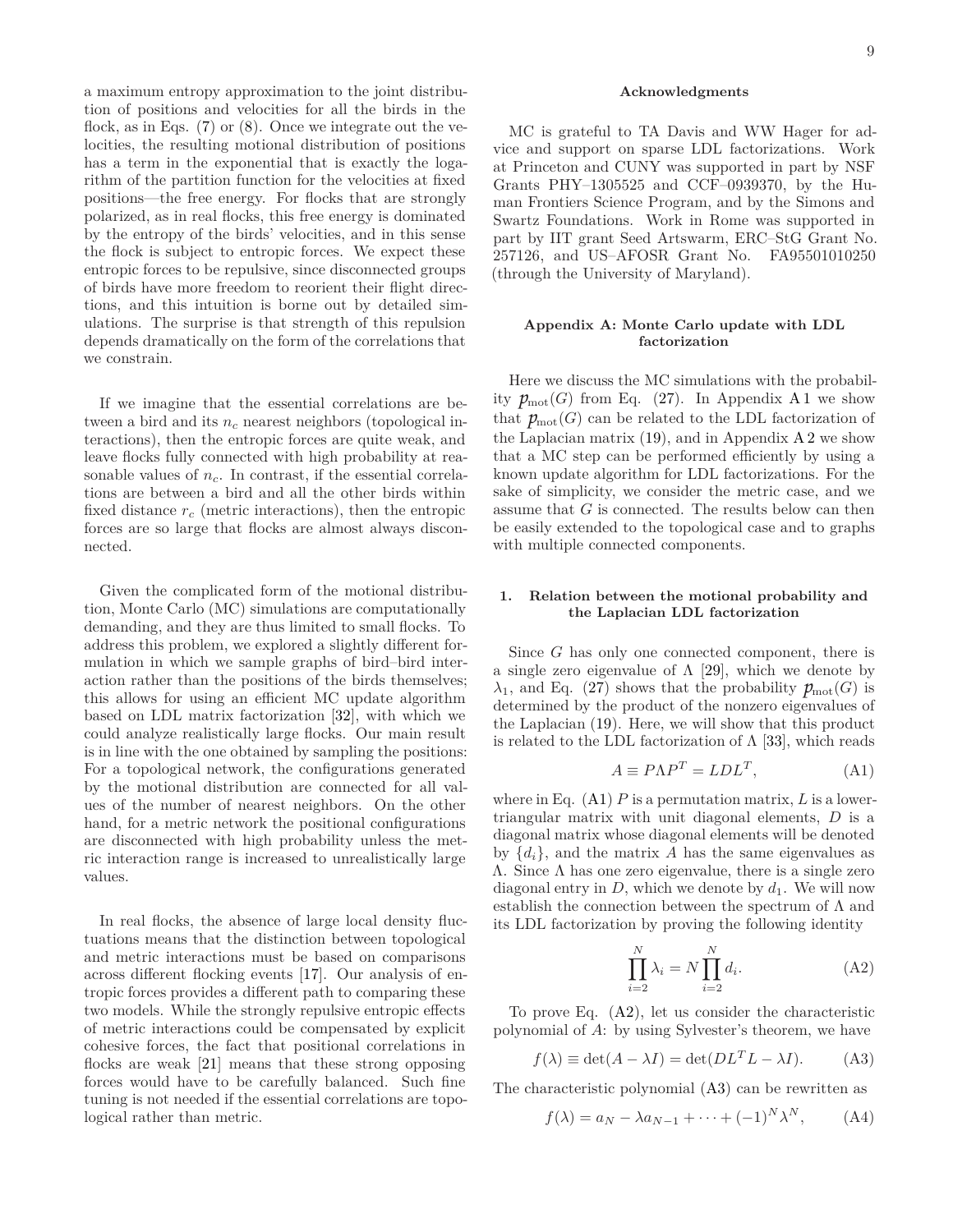where  $a_i$  is the sum of all diagonal minors of  $D\mathcal{L}^T\mathcal{L}$  containing *i* rows and *i* columns [\[37](#page-11-4)]. Since  $d_1 = 0$ , the first row in *DLTL* is zero, thus the only nonzero diagonal minor with one row and one column is the one obtained by deleting the first row and the first column from *DLTL*. It follows that

<span id="page-9-1"></span>
$$
a_{N-1} = \det(B), \tag{A5}
$$

where *B* is a  $(N-1) \times (N-1)$  matrix with entries  $B_{ij} =$  $\sum_{l=1}^{N} D_{il}(L^{T}L)_{lj}, i, j = 2, \cdots, N$ . Since *D* is diagonal, *B* is given by the product of the matices obtained by removing the first row and the first column in *D* and  $L<sup>T</sup>L$  respectively: hence, from Eq. [\(A5\)](#page-9-1) we obtain

<span id="page-9-3"></span>
$$
a_{N-1} = \left(\prod_{i=2}^{N} d_i\right) \det(C_{1\,1}),\tag{A6}
$$

where  $C_{11}$  denotes the matrix obtained from  $L^T L$  by deleting the first row and the first column.

Since the eigenvalues of *A* are  $0 = \lambda_1 < \lambda_2 \leq \cdots \leq \lambda_N$ , the eigenvalues of  $A - \lambda I$  are  $-\lambda$ ,  $\lambda_2 - \lambda$ ,  $\cdots$ ,  $\lambda_N - \lambda$ . Thus, the characteristic polynomial [\(A3\)](#page-8-4) reads

<span id="page-9-2"></span>
$$
f(\lambda) = (-\lambda)(\lambda_2 - \lambda) \cdots (\lambda_N - \lambda) \qquad (A7)
$$
  
=  $-\lambda \prod_{i=2}^N \lambda_i + O(\lambda^2).$ 

Comparing the coefficient of  $\lambda$  in the right–hand side of Eq. [\(A4\)](#page-8-5) with that in the right–hand side of Eq. [\(A7\)](#page-9-2) and using Eq. [\(A6\)](#page-9-3), we obtain

<span id="page-9-8"></span>
$$
\prod_{i=2}^{N} \lambda_i = \det(C_{1\,1}) \prod_{i=2}^{N} d_i.
$$
 (A8)

To derive Eq.  $(A2)$ , let us compute  $\det(C_{11})$ . Equa-tions [\(19\)](#page-3-1), [\(A1\)](#page-8-2) show that the vector  $u \equiv (1, \dots, 1)$ is an eigenvector of *A* with eigenvalue zero. Setting  $e_1 \equiv (1, 0, \dots, 0)$ , we have that  $(L^T)^{-1}e_1$  is also an eigenvector of *A* with eigenvalue zero:

<span id="page-9-4"></span>
$$
A(LT)-1e1 = LDLT(LT)-1e1
$$
  
= LDe<sub>1</sub>  
= 0, (A9)

where in the second line of Eq. [\(A9\)](#page-9-4) we have  $De_1 = 0$ because  $d_1 = 0$ . Given that  $\Lambda$  is symmetric, the geometric multiplicity of  $\lambda_1$  is equal to its algebraic multiplicity, the latter being equal to one. It follows that there is only one eigenvector of  $\Lambda$  with zero eigenvalue, thus only one eigenvector of *A* with zero eigenvalue: hence, *u* must be proportional to  $(L^T)^{-1}e_1$ . Also,  $(L^T)^{-1}$  is upper triangular with unit diagonal entries, thus the first component of  $(L^T)^{-1}e_1$  is equal to one, implying that

<span id="page-9-6"></span>
$$
u = (L^T)^{-1}e_1.
$$
 (A10)

To prove Eq. [\(A2\)](#page-8-3), we will relate the norm of *u* to *L*:

<span id="page-9-5"></span>
$$
N = uTu
$$
 (A11)  
=  $e_1^T L^{-1} (L^T)^{-1} e_1$   
=  $e_1^T (L^T L)^{-1} e_1$   
=  $[(L^T L)^{-1}]_{11}$ ,

where in the first line of Eq. [\(A11\)](#page-9-5) we used Eq. [\(A10\)](#page-9-6), and  $[(L^T L)^{-1}]_{11}$  denotes the entry in the first row and first column of  $(L^T L)^{-1}$ . By using Cramer's rule, the last line in Eq.  $(A11)$  can be rewritten as

<span id="page-9-7"></span>
$$
[(L^T L)^{-1}]_{11} = \frac{\det(C_{11})}{\det(L^T L)} = \det(C_{11}), \quad (A12)
$$

where we use the identity  $\det(L^T L) = [\det(L)]^2 = 1$ . Equations [\(A11\)](#page-9-5) and [\(A12\)](#page-9-7) imply that  $\det(C_{11}) = N$ . Substituting into Eq. [\(A8\)](#page-9-8), we obtain Eq. [\(A2\)](#page-8-3).

### <span id="page-9-0"></span>**2. Monte Carlo with LDL-factorization update**

Since we intend to sample the space of graphs with a constant total number of edges, a MC move is given by one edge insertions and one edge deletion. We use Eqs. [\(19\)](#page-3-1) and [\(24\)](#page-4-3) to rewrite the Laplacian of *G* as

<span id="page-9-10"></span>
$$
\Lambda_{ij} = \frac{J}{n_c} \left[ \left( \sum_{l=1}^{N} n_{il} \right) \delta_{ij} - n_{ij} \right]. \tag{A13}
$$

We then take two vertices *i* and *j* in *G* that are not connected, and we insert an edge between them. As a result, we obtain a new graph  $G'$  with Laplacian  $\Lambda'$ ,

<span id="page-9-9"></span>
$$
\Lambda' = \Lambda + \frac{J}{n_c} v \cdot v^T, \tag{A14}
$$

where the vector *v* is given by  $v_l = \delta_{il} - \delta_{jl}$ . Since  $\Lambda$ is sparse and  $\Lambda'$  is related to  $\Lambda$  by a transformation of the form [\(A14\)](#page-9-9), it can be shown [\[32\]](#page-10-18) that the LDL factorization of the Laplacian  $\Lambda' = L'D'L^T$  can be computed from the LDL factorization of  $\Lambda$  in a number of steps proportional to the number of nonzero entries in *L* that change upon the update, which is bounded above by  $O(N^2)$ . The probability  $p_{mot}(G')$  is then obtained from  $D'$  according to Eq.  $(A<sub>2</sub>)$ . An edge insertion can be thus performed with not more than  $O(N^2)$  operations; by the same argument, an edge deletion—and thus a full MC move—can be also performed with this number of operations.

Finally, it is important to point out that replacing the denominators  $n_i$ ,  $n_j$  in Eq. [\(12\)](#page-2-0) with their average value  $n_c$ —see Section [V B—](#page-5-0)is crucial for this efficient update method to work: indeed, without this simplification the Laplacian would not have the simple form [\(A13\)](#page-9-10), and a Laplacian update upon edge insertion or deletion would not be of the form [\(A14\)](#page-9-9), thus preventing us from using the LDL factorization update algorithm above.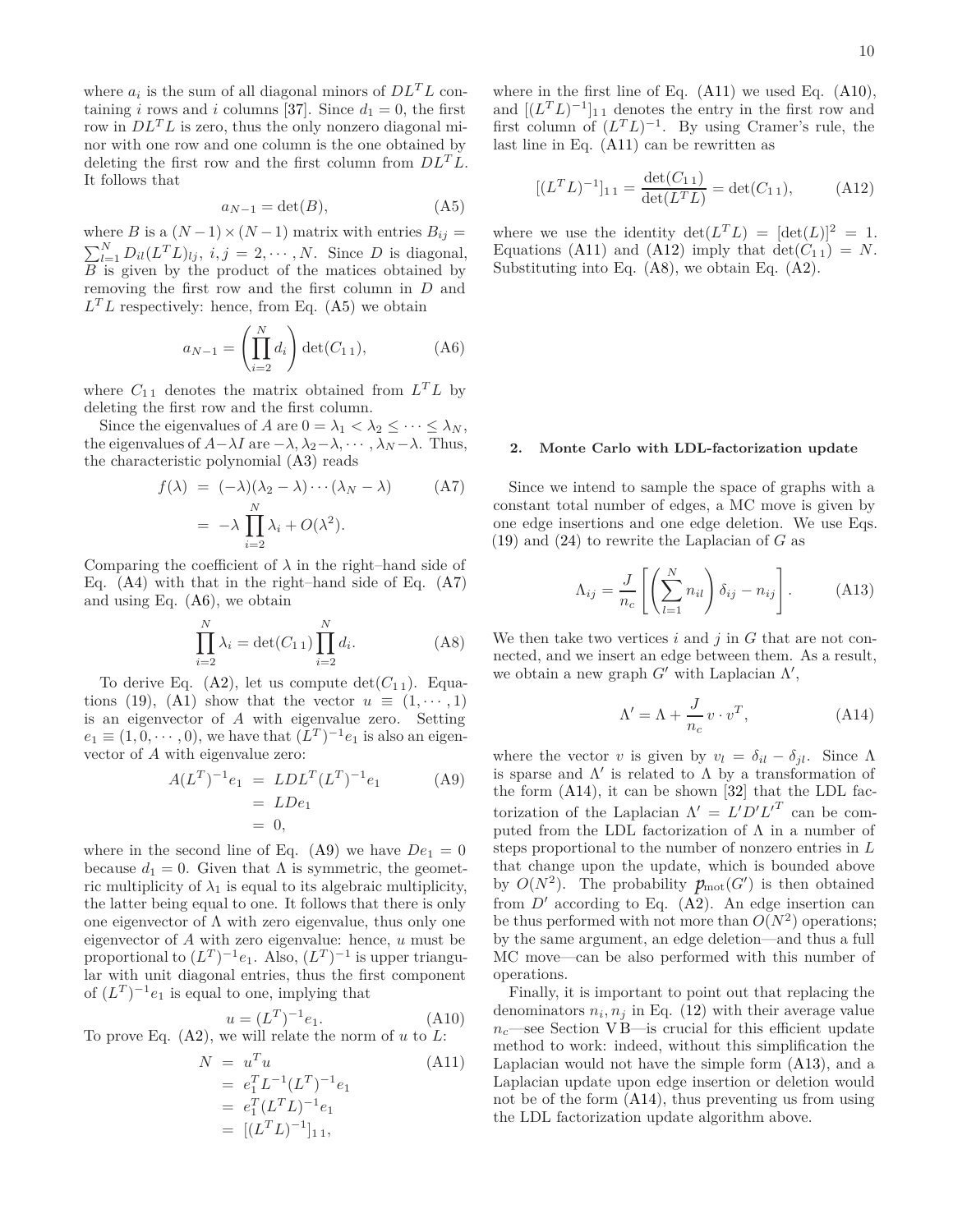- <span id="page-10-0"></span>[1] W. Bialek and R. Ranganathan. Rediscovering the power of pairwise interactions. arXiv:0712.4397 [q-bio.QM], 2007.
- [2] F. Seno, A. Trovato, J. R. Banavar, and A. Maritan. Maximum entropy approach for deducing amino acid interactions in proteins. *Phys. Rev. Lett.*, 100(7):078102, 2008.
- <span id="page-10-19"></span>[3] M. Weigt, R. A. White, H. Szurmant, J. A. Hoch, and T. Hwa. Identification of direct residue contacts in protein–protein interaction by message passing. *P. Natl. Acad. Sci. USA*, 106(1):67–72, 2009.
- <span id="page-10-20"></span>[4] D. S. Marks, L. J. Colwell, R. Sheridan, T. A. Hopf, A. Pagnani, R. Zecchina, and C. Sander. Protein 3D structure computed from evolutionary sequence variation. *PloS one*, 6(12):e28766, 2011.
- <span id="page-10-1"></span>[5] J. I. Sulkowska, F. Morocos, M. Weigt, T. Hwa, and J. N. Onuchic. Genomics–aided structure prediction. *P. Natl. Acad. Sci. USA*, 109(26):10340–10345, 2012.
- <span id="page-10-2"></span>[6] T. R. Lezon, J. R. Banavar, M. Cieplak, A. Maritan, and N. V. Fedoroff. Using the principle of entropy maximization to infer genetic interaction networks from gene expression patterns. *P. Natl. Acad. Sci. USA*, 103(50):19033–19038, 2006.
- <span id="page-10-3"></span>[7] G. Tkačik. *Information Flow in Biological Networks*. PhD thesis, Princeton University, 2007.
- <span id="page-10-4"></span>[8] E. Schneidman, M. J. Berry, R. Segev, and W. Bialek. Weak pairwise correlations imply strongly correlated network states in a neural population. *Nature*, 440(7087):1007–1012, 2006.
- [9] G. Tkačik, E. Schneidman, M. J. Berry II, and W. Bialek. Ising models for networks of real neurons. arXiv:qbio/0611072 [q-bio.NC], 2006.
- [10] J. Shlens, G. D. Field, J. L. Gaulthier, M. I. Grivich, D. Petrusca, A. Sher, A. M. Litke, and E. J. Chichilnisky. The structure of multi–neuron firing patterns in primate retina. *J. Neurosci.*, 26(32):8254–8266, 2006.
- [11] A. Tang, D. Jackson, J. Hobbs, W. Chen, J. L. Smith, H. Patel, A. Prieto, D. Petrusca, M. I. Grivich, A. Sher, P. Hottowy, W. Dabrowski, A. M. Litke, and J. M. Beggs. A maximum entropy model applied to spatial and temporal correlations from cortical networks in vitro. *J. Neurosci.*, 28(2):505–518, 2008.
- [12] G. Tkačik, E. Schneidman, M. J. Berry II, and W. Bialek. Spin glass models for a network of real neurons. arXiv:0912.5409, 2009.
- [13] I. E Ohiorhenuan, F. Mechler, K. P. Purpura, A. M. Schmid, Q. Hu, and J. D. Victor. Sparse coding and higher–order correlations in fine–scale cortical networks. *Nature*, 466(7306):617–621, 2010.
- [14] E. Ganmor, R. Segev, and E. Schniedman. Sparse low– order interaction network underlies a highly correlated and learnable neural population code. *P. Natl. Acad. Sci. USA*, 108(23):9679–9684, 2011.
- [15] E. Granot-Atedgi, G. Tkačik, R. Segev, and E. Schneidman. Stimulus–dependent maximum entropy models of neural population codes. *PLoS Comput. Biol.*, 9(3):e1002922, 2013.
- <span id="page-10-5"></span>[16] G. Tkačik, T. Mora, O. Marre, D. Amodei, M. J. Berry II, and W. Bialek. Thermodynamics for a network of neurons: Signatures of criticality. arXiv:1407.5946 [qbio.NC], 2014.
- <span id="page-10-6"></span>[17] W. Bialek, A. Cavagna, I. Giardina, T. Mora, E. Sil-

vestri, M. Viale, and A. M. Walczak. Statistical mechanics for natural flocks of birds. *P. Natl. Acad. Sci. USA*, 109(13):4786–4791, 2012.

- <span id="page-10-7"></span>[18] W. Bialek, A. Cavagna, I. Giardina, T. Mora, O. Pohl, E. Silvestri, M. Viale, and A. M. Walczak. Social interactions dominate speed control in poising natural flocks near criticality. *P. Natl. Acad. Sci. USA*, 111(20):7212– 7217, 2014.
- <span id="page-10-8"></span>[19] E. T. Jaynes. Information theory and statistical mechanics. *Phys. Rev.*, 106(4):620–630, 1957.
- <span id="page-10-9"></span>[20] M. Ballerini, N. Cabibbo, R. Candelier, A. Cavagna, E. Cisbani, I. Giardina, V. Lecomte, A. Orlandi, G. Parisi, A. Procaccini, M. Viale, and Z. Zdravkovic. Interaction ruling animal collective behavior depends on topological rather than metric distance: Evidence from a field study. *P. Natl. Acad. Sci. USA*, 105(4):1232–1237, 2008.
- <span id="page-10-10"></span>[21] A. Cavagna, A. Cimarelly, I. Giardina, A. Orlandi, G. Parisi, A. Procaccini, R. Santagati, and F. Stefanini. New statistical tools for analyzing the structure of animal groups. *Math. Biosci.*, 214(1–2):32–37, 2008.
- <span id="page-10-11"></span>[22] A. Cavagna, S. M. D. Queiros, I. Giardina, F. Stefanini, and M. Viale. Diffusion of individual birds in starling flocks. *Proc. Roy. Soc. B-Biol. Sci.*, 280(1756):20122484, 2013.
- <span id="page-10-12"></span>[23] F. J. Dyson. General theory of spin–wave interactions. *Phys. Rev.*, 102(5):1217–1230, 1956.
- <span id="page-10-13"></span>[24] I. Aoki. A simulation study on the schooling mechanism in fish. *Bull. Jpn. Soc. Sci. Fish*, 48(8):1081–1088, 1982.
- [25] T. Vicsek, A. Czirok, E. Ben-Jacob, I. Cohen, and O. Shochet. Novel type of phase transition in a system of self-driven particles. *Phys. Rev. Lett.*, 75(6):1226–1229, 1995.
- [26] I. D. Couzin, J. Krause, R. James, G. D. Ruxton, and N. R. Franks. Collective memory and spatial sorting in animal groups. *J. Theor. Biol.*, 218(1):1–11, 2002.
- [27] G. Grégoire, H. Chaté, and Y Tu. Moving and staying together without a leader. *Physica D–Nonlinear Phenomena*, 181(3–4):157–170, 2003.
- <span id="page-10-14"></span>[28] H. Hildenbrandt, C. Carere, and C. K. Hemelrijk. Selforganized aerial displays of thousands of starlings: a model. *Behav. Ecol.*, 21(6):1349–1359, 2010.
- <span id="page-10-15"></span>[29] J. S. Caughman and J. J. P. Veerman. Kernels of directed graph Laplacians. *Electron. J. Comb.*, 13(1):R39, 2006.
- <span id="page-10-16"></span>[30] M. E. J. Newman and G. T. Barkema. *Monte Carlo Methods in Statistical Physics*. Clarendon Press, 1999.
- <span id="page-10-17"></span>[31] In Eq. [\(4\)](#page-1-5), with topological interactions we have  $n_i(x) =$ *n<sup>c</sup>* for all *i*, and hence

$$
P(s|x) = \frac{1}{Z(x; J)} \exp\left[\frac{J}{n_c} \sum_{i=1}^{N} \sum_{j=1}^{N} n_{ij}(x) \vec{s}_i \cdot \vec{s}_j\right].
$$
 (A15)

Comparing with Ref. [\[17](#page-10-6)], we see that what was *J* in the previous work is  $J/n_c$  in the current formulation. In the metric case, we compare Eq.  $(4)$  with the flock configura-tions in Ref. [\[17](#page-10-6)] with a nearly homogeneous density  $\rho$  by setting  $n_i(x) \approx n_c = 4\pi \rho r_c^3/3$ , and we obtain the same relation between the interaction strengths.

<span id="page-10-18"></span>[32] T. A. Davis and W. W. Hager. Modifying a sparse Cholesky factorization. *SIAM Journal on Matrix Analysis and Applications*, 20(3):606–627, 1999.